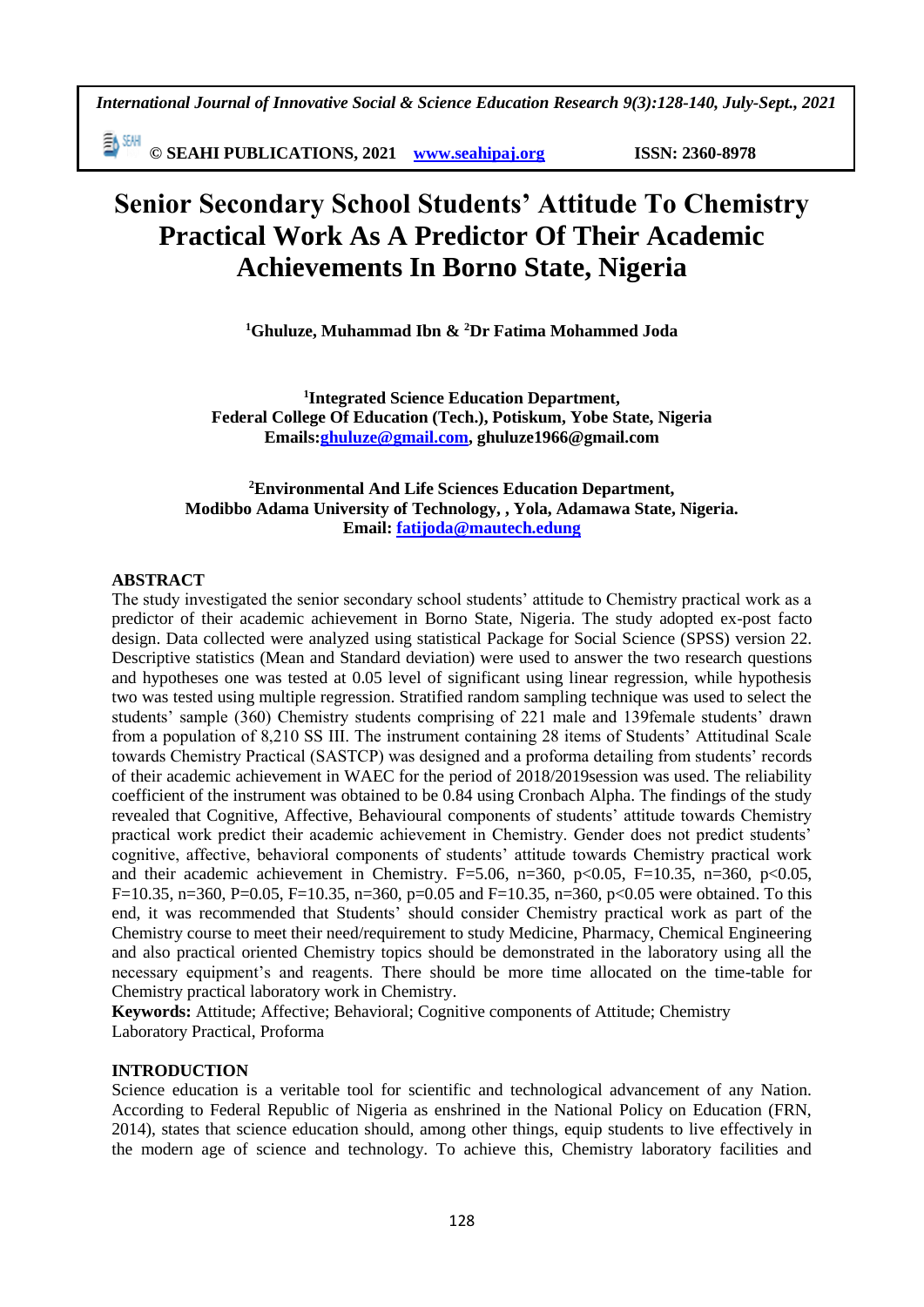resources for science and technology teaching and learning should be adequately provided for and judiciously utilized in educational institutions to attain the desired objective.

Chemistry Education Curriculum for Secondary Schools as outlined in the 2008 curriculum document Federal Ministry of Education (FME, 2009 p. 220) is designed to prepare students to acquire: adequate laboratory and field skills in Chemistry; meaningful and relevant knowledge in Chemistry; ability to apply scientific knowledge to everyday life in matters of personal community health and agriculture; and reasonable and functional scientific attitude (FME, 2009 p. 220).

Attitude as conceived by Richler and Snowman (2008) is concerned with the cognitive, affective and behavioral aspects of an individual. The cognitive aspects represent the picture and experience the individual has about the object also is an aspects represent the belief or the amount of favorable and unfavorable feelings an individual has towards an object, while the behavioural component refers to the actual behavior of the individual towards the object or issue.

Attitude affects how students' feels, beliefs and tendency to act towards practical Chemistry work is positive or negative, mental and neural readiness towards Chemistry practical work may affect their achievement in Chemistry. Bagozzi (2009) found that negative attitude towards Chemistry practical could lead to poor performance of the subject. Attitudes are usually conceived as evaluative appraisals. This means science teaching and learning activity by the learners which involves the learners, working individually or in small groups, manipulating and/or observing real objects and materials (Science Community Representing Education (SCORE, 2008).

Academic achievement of Students in Chemistry especially at Senior School Certificate Examinations (SSCE) level has become a source of concern to all stakeholders in education in Nigeria (Imogie, 2010) and Borno State in particular. Poor achievement of students in science especially in Chemistry has continued to be the major concerns to all and particularly those in the main stream of science education (Ariyo, 2007). One of the major reasons for this anomaly is lack of or inappropriate application of laboratory facilities in the teaching of practical Chemistry by concerned stakeholders (Orji &Ebele in Asiyai, 2012).

Gender and its manifestation in various human activities appear to be a strong predictor of human conduct. In education, many differences have been documented between achievements of males and females. Many researchers and educationalists (Fredrick, 2008) feel that gender difference is one of the factors that affect academic performance. Gender has attracted the attention of many Psychologists, Biologist, and researchers as a result of which a lot of literatures exists on different aspects of gender (Maikano, 2010). Many studies carried out in gender effects of academic Achievement (Tsai, 2012, Daso, 2013, Ibe, 2014 and Ssempala, 2015) had led to a number of conflicting conclusions. Some find gender as a relevant factor in academic Achievement; others have found that no difference exists between the sexes in academic achievement in the area of science.

However, the increasing failure rate that fluctuates from year to year in Chemistry, in school examinations becomes worrisome. Summary of West African Examination Council (WAEC) results in Chemistry in Borno State from the year 2008 – 2013 shows the high failure. Observation and investigations on students' achievement in Chemistry in the West Africa Senior School Certificate Examination (WASSCE) has shown that only a small percentage of the students' pass the examination especially when compared with other subjects (Sunday, 2012). To achieve the objectives and the aspiration of the government, and to improve students' achievement in Chemistry, efforts should be directed towards improving teaching and learning of the subject. The availability and the use of these material resources in teaching, offer students the opportunity to develop scientific skills such as observation, objectivity, creativity, communication, and critical thinking (Federal Ministry of Education, 2009).

### **Purpose**

This is to investigate senior secondary schools students' attitude to Chemistry practical work as a predictor of their academic Achievement in Borno State, Nigeria. Specifically, the study intends to achieve the following objectives:

- 1. To determine whether the cognitive, affective and behavioural components of students' attitude towards Chemistry practical work predicts their academic achievement.
- 2. To establish whether students' gender predicts their attitude towards Chemistry practical work and their academic achievement.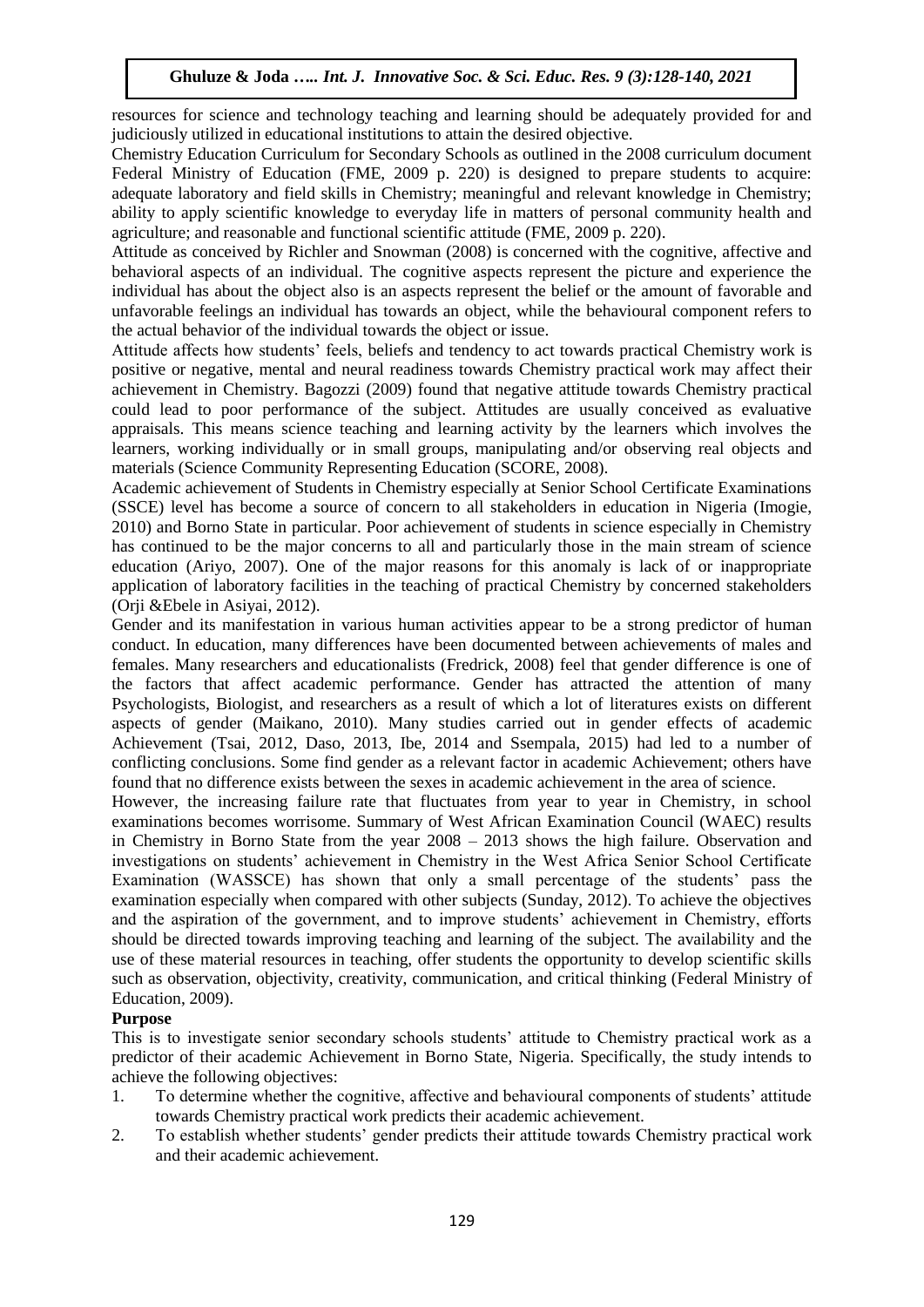### **Significant**

The study may benefit the Chemistry students' in acquiring practical laboratory knowledge, interest and retain information about Chemistry concepts. They may also cultivate positive attitudes towards Chemistry practical work. This could lead to better academic achievement with the help of laboratory practical work. Chemistry teachers' strengths and weakness on Chemistry practical work skills could be known; to be able to use the Chemistry laboratory work for effective teaching of Chemistry likewise to encourage the Chemistry students' to develop positive attitude towards practical Chemistry.

The study could also be helpful to the educational institutions for the need to be organizing in house practical workshop, seminars etc. The study will also be helpful to the curriculum developers (planners) to re-emphasis on laboratory skills in the curriculum, especially in senior secondary schools for effective teaching and learning of Chemistry subject and the Government to provide Chemistry laboratory materials, equipment's and reagents for better teaching and learning of Chemistry subject. For the future researchers in the area of Chemistry education to widen the research in order to explore more knowledge on teaching and learning of Chemistry subject.

### **RESEARCH METHODS**

The study adopted ex-post facto design. Data collected were analyzed using statistical Package for Social Science (SPSS) version 22. Descriptive statistics (Mean and Standard deviation) were used to answer the two research questions and hypotheses one was tested at 0.05 level of significant using linear regression, while hypothesis two was tested using multiple regression. Stratified random sampling technique was used to select the students' sample (360) Chemistry students comprising of 221 male and 139female students' drawn from a population of 8,210 SS III. The instrument containing 28 items of Students' Attitudinal Scale towards Chemistry Practical (SASTCP) was designed and a proforma detailing from students' records of their academic achievement in WAEC for the period of 2018/2019session was used. The reliability coefficient of the instrument was obtained to be 0.84 using Cronbach Alpha.

### **RESULTS**

The results of this study are presented in the Tables as follows:

**Table 1:** Descriptive Statistics of cognitive component of students' attitude towards Chemistry practical work

|                   |     |      | Std.      | Remark   |
|-------------------|-----|------|-----------|----------|
|                   | N   | Mean | Deviation |          |
| ITE <sub>1</sub>  | 360 | 3.84 | 1.21      | Agree    |
| ITE <sub>2</sub>  | 360 | 3.97 | 1.16      | Agree    |
| ITE <sub>3</sub>  | 360 | 3.68 | 1.05      | Agree    |
| ITE4              | 360 | 3.87 | 1.09      | Agree    |
| ITE <sub>5</sub>  | 360 | 3.50 | 1.02      | Agree    |
| ITE <sub>6</sub>  | 360 | 3.69 | 1.05      | Agree    |
| ITE7              | 360 | 3.52 | 0.77      | Agree    |
| ITE8              | 360 | 3.78 | 1.21      | Agree    |
| ITE9              | 360 | 2.83 | 1.11      | Disagree |
| ITE <sub>10</sub> | 360 | 4.14 | 0.88      | Agree    |
| <b>GRAND MEAN</b> | 360 | 3.68 | 1.06      |          |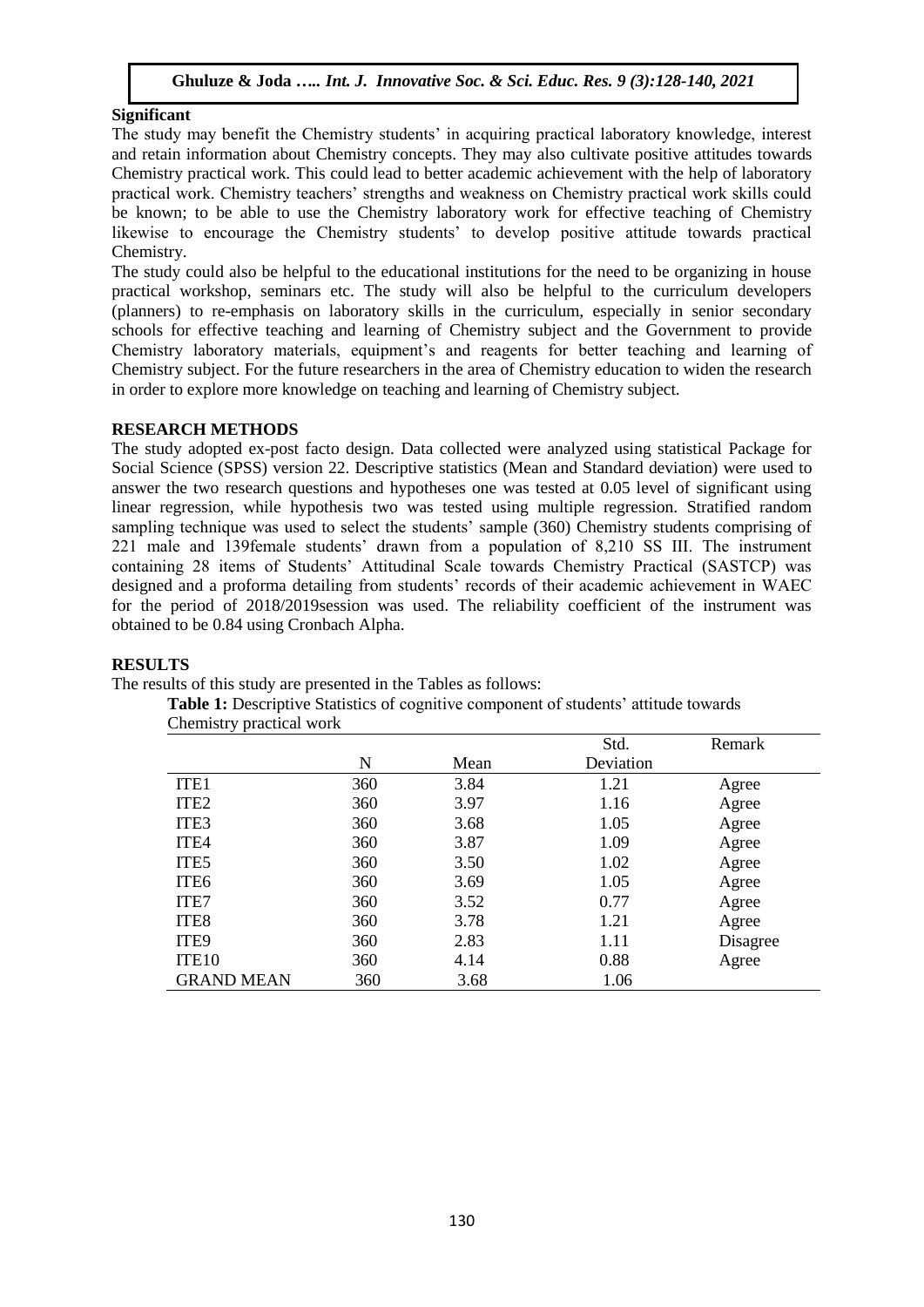**Ghuluze & Joda** *….. Int. J. Innovative Soc. & Sci. Educ. Res. 9 (3):128-140, 2021*

|                   |     |      | Std.      | Remark   |
|-------------------|-----|------|-----------|----------|
|                   | N   | Mean | Deviation |          |
| ITE <sub>11</sub> | 360 | 4.18 | 0.58      | Agree    |
| ITE <sub>12</sub> | 360 | 3.52 | 1.13      | Agree    |
| ITE <sub>13</sub> | 360 | 3.82 | 1.00      | Agree    |
| ITE <sub>14</sub> | 360 | 3.76 | 1.13      | Agree    |
| ITE <sub>15</sub> | 360 | 2.85 | 1.15      | Disagree |
| ITE <sub>16</sub> | 360 | 2.98 | 1.02      | Disagree |
| ITE17             | 360 | 4.03 | 0.89      | Agree    |
| ITE <sub>18</sub> | 360 | 3.28 | 1.06      | Disagree |
| ITE <sub>19</sub> | 360 | 4.45 | 0.69      | Agree    |
| <b>GRAND MEAN</b> | 360 | 3.65 | 0.96      |          |

**Table 2:** Descriptive Statistics of affective component of students' attitude towards Chemistry practical work

**Table 3:** Descriptive statistics of behavioral component of students' attitude towards Chemistry practical work

|                   |     |      | Std.      | Remark   |
|-------------------|-----|------|-----------|----------|
|                   | N   | Mean | Deviation |          |
| ITE <sub>20</sub> | 360 | 3.06 | 1.15      | Disagree |
| ITE21             | 360 | 4.03 | 0.82      | Agree    |
| ITE <sub>22</sub> | 360 | 3.58 | 1.10      | Agree    |
| ITE <sub>23</sub> | 360 | 4.25 | 0.82      | Agree    |
| ITE <sub>24</sub> | 360 | 3.42 | 1.21      | Agree    |
| ITE <sub>25</sub> | 360 | 3.23 | 1.02      | Disagree |
| ITE <sub>26</sub> | 360 | 3.43 | 1.16      | Agree    |
| ITE27             | 360 | 4.21 | 0.76      | Agree    |
| ITE <sub>28</sub> | 360 | 2.97 | 1.23      | Disagree |
| <b>GRAND MEAN</b> | 360 | 3.58 | 1.03      |          |

**Table 4:** Mean and standard deviation of students' attitude towards Chemistry practical work

|                 | <b>GENDER</b> |     |       | Std. | Std. Error | Mean              |  |
|-----------------|---------------|-----|-------|------|------------|-------------------|--|
|                 |               | n   | Mean  | Dev. | Mean       | <b>Difference</b> |  |
| <b>STUDENTS</b> | <b>MALE</b>   | 221 | 37.00 | 4.09 | 0.28       | 2.35              |  |
| <b>ATTITUDE</b> | <b>FEMALE</b> | 139 | 34.65 |      | 0.43       |                   |  |

**Table 5:** Mean and standard deviation of academic achievement of students in Chemistry practical work based on gender

|                  |             |             | Std. | Std. Error | Mean              |
|------------------|-------------|-------------|------|------------|-------------------|
| <b>GENDER</b>    | $\mathbf n$ | Mean        | Dev. | Mean       | <b>Difference</b> |
| ACHIEVEMENT MALE | 221         | 52.33 12.33 |      | 0.83       | 2.01              |
| <b>FEMALE</b>    | 139.        | 50.32 15.91 |      | 135        |                   |

**Table 6a:** Model Summary Table of Cognitive component of students' attitude towards Chemistry practical work and their achievement

|       |       |          | Adjusted                                                                                                                                                                                                                                                                                                                           | Std. Error of |  |
|-------|-------|----------|------------------------------------------------------------------------------------------------------------------------------------------------------------------------------------------------------------------------------------------------------------------------------------------------------------------------------------|---------------|--|
| Model |       | R Square | R Square                                                                                                                                                                                                                                                                                                                           | the Estimate  |  |
|       | ∩ 1つa | 0.01     | 0.01                                                                                                                                                                                                                                                                                                                               | 13.74         |  |
|       |       |          | $\mathbf{D}$ $\mathbf{P}$ $\mathbf{P}$ $\mathbf{P}$ $\mathbf{P}$ $\mathbf{P}$ $\mathbf{P}$ $\mathbf{P}$ $\mathbf{P}$ $\mathbf{P}$ $\mathbf{P}$ $\mathbf{P}$ $\mathbf{P}$ $\mathbf{P}$ $\mathbf{P}$ $\mathbf{P}$ $\mathbf{P}$ $\mathbf{P}$ $\mathbf{P}$ $\mathbf{P}$ $\mathbf{P}$ $\mathbf{P}$ $\mathbf{P}$ $\mathbf{P}$ $\mathbf{$ |               |  |

a. Predictors: (Constant), Cognitive Component of Students Attitude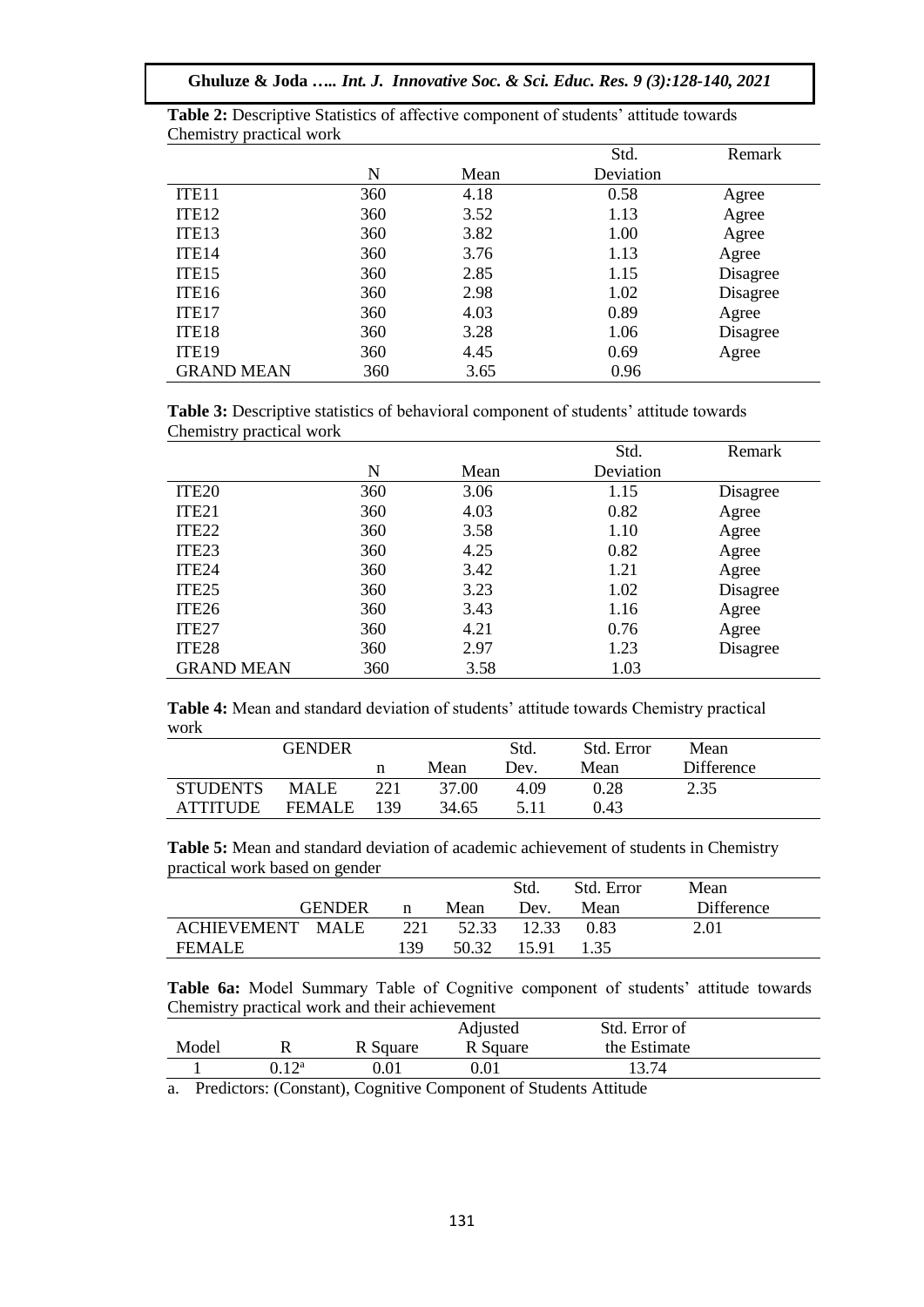**Table 6b:**ANOVA Summary Table of Cognitive component of students' attitude towards Chemistry practical work and their achievement

| Model |            | Sum of Squares | df  | Mean Square |      | Sig.              |  |
|-------|------------|----------------|-----|-------------|------|-------------------|--|
|       | Regression | 954.98         |     | 954.98      | 5.06 | 0.03 <sup>b</sup> |  |
|       | Residual   | 67596.21       | 358 | 188.82      |      |                   |  |
|       | Total      | 68551.19       | 359 |             |      |                   |  |

a. Dependent Variable: Achievement

b. Predictors: (Constant), Cognitive Component of Students Attitude

**Table 6c:** Coefficients Summary Table of Cognitive component of students' attitude towards Chemistry practical work and students' achievement

|       |                  | Unstandardized |            | Standardized |              | 95.0 & Confidence |                |       |       |  |
|-------|------------------|----------------|------------|--------------|--------------|-------------------|----------------|-------|-------|--|
|       |                  | Coefficients   |            | Coefficient  |              |                   | Interval for B |       |       |  |
|       |                  |                |            |              |              |                   |                | Lower | Upper |  |
| Model |                  | B              | Std. Error |              | <b>B</b> eta |                   | Sig.           | Bound | Bound |  |
|       | (constant)       | 38.86          | 5.69       |              |              | 6.83              | 0.00           | 27.68 | 50.05 |  |
|       | Cognitive        |                |            |              |              |                   |                |       |       |  |
|       | Component        |                |            |              |              |                   |                |       |       |  |
|       | of Students 0.35 |                | 0.16       |              | 0.12         | 2.25              | 0.03           | 0.04  | 0.66  |  |
|       | Attitude         |                |            |              |              |                   |                |       |       |  |

a. Dependent Variable: Achievement

**Table 7a:** Model Summary Table of Affective component of students' attitude towards Chemistry practical work and students' achievement

|       |                   |          | Adjusted     | Std. Error of |  |
|-------|-------------------|----------|--------------|---------------|--|
| Model |                   | R Square | Rsquare      | the Estimate  |  |
|       | 0.19 <sup>a</sup> | 0.04     | 0.03         | 13.59         |  |
| ___   |                   |          | ___<br>_____ | .             |  |

a. Predictors: (Constant), Affective Component of students Attitude

**Table 7b:** ANOVA Summary Table of Affective component of students' attitude towards Chemistry practical work and students' achievement

| Model |            | Sum of Square | df  | Mean Square |       | Sig.              |  |
|-------|------------|---------------|-----|-------------|-------|-------------------|--|
|       | Regression | 2477.70       |     | 2477.70     | 13.43 | 0.00 <sup>b</sup> |  |
|       | Residual   | 66073.50      | 358 | 184.56      |       |                   |  |
|       | Total      | 68551.12      | 359 |             |       |                   |  |

a. Dependent Variable: Achievement

b. Predictors: (Constant), Affective Component of students Attitude

**Table 7c:** Coefficients Summary Table of Affective component of students' attitude towards Chemistry practical work and students' achievement

|       |                                      |       | Unstandardized |      | Standardized |      | 95.0&Confidence |       |  |
|-------|--------------------------------------|-------|----------------|------|--------------|------|-----------------|-------|--|
|       |                                      |       | Coefficients   |      | Coefficients |      | Interval for B  |       |  |
|       |                                      |       | Std.           |      |              |      | Lower           | Upper |  |
| Model |                                      | В     | Error          | Beta |              | Sig. | Bound           | Bound |  |
|       | (constant)<br>Cognitive              | 35.35 | 4.48           |      | 7.89         | 0.00 | 26.54           | 44.16 |  |
|       | Component<br>of students<br>Attitude | 0.48  | 0.13           | 0.19 | 3.66         | 0.00 | 0.22            | 0.73  |  |

a. Dependent Variable: Achievement

**Table 8a:** Model Summary Table of Behavioral component of students' attitude towards Chemistry practical work and students' achievement

| Model    |                | R Square                           | Adjusted<br>Rsquare | Std. Error of<br>the Estimate |  |
|----------|----------------|------------------------------------|---------------------|-------------------------------|--|
|          | $0.17^{\rm a}$ | 0.03                               | 0.03                | 3.64                          |  |
| $\cdots$ |                | $\sim$ $\sim$ $\sim$ $\sim$ $\sim$ |                     |                               |  |

a. predictors: (constant), Behavioral Component of Students Attitude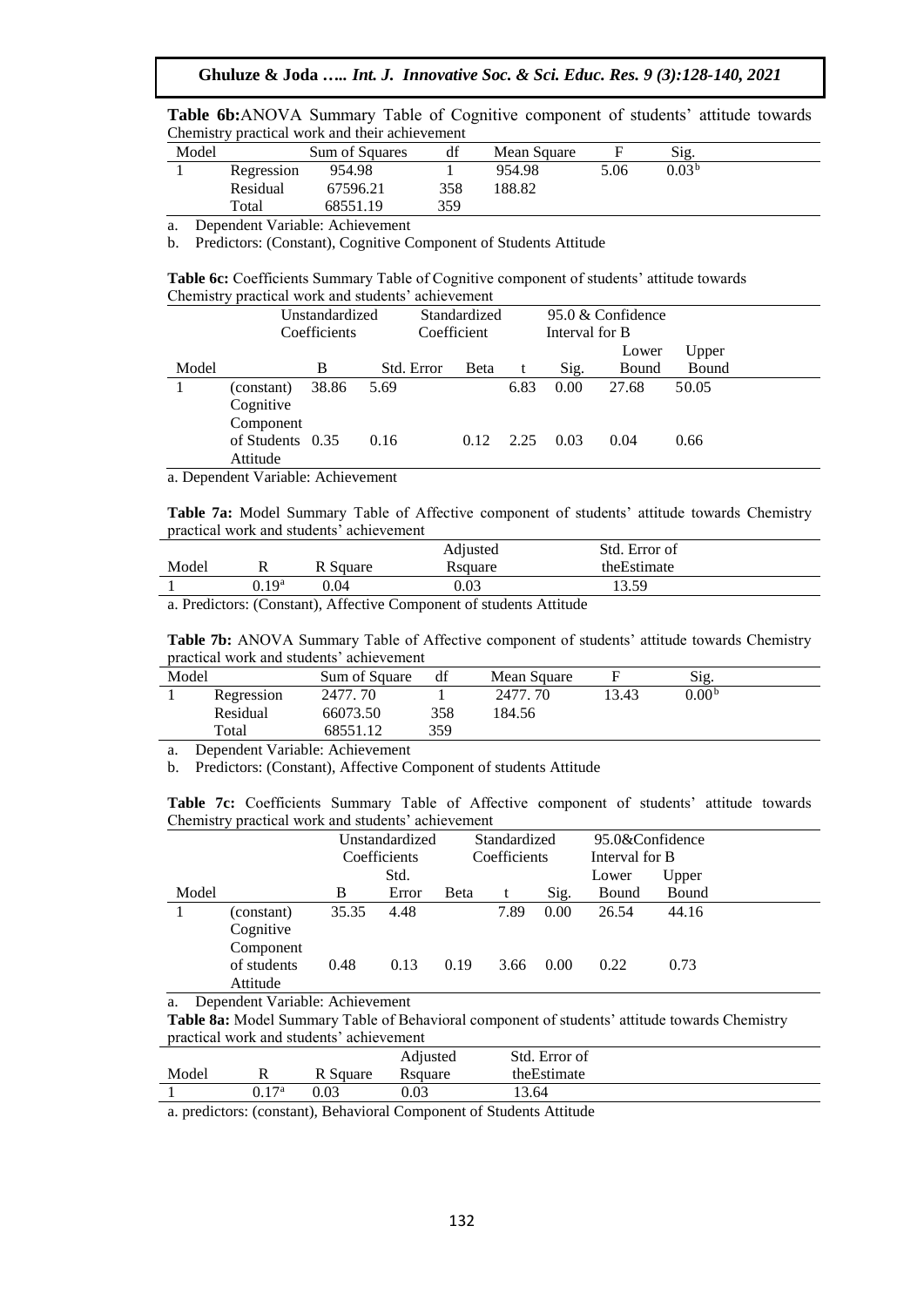**Table 8b:** ANOVA Summary Table of Behavioral component of students' attitude towards Chemistry practical work and students' achievement

| Model |            | Sum of Square |     | Mean Square |       | Sig.              |
|-------|------------|---------------|-----|-------------|-------|-------------------|
|       | Regression | 1925.43       |     | 1925.43     | 10.35 | 0.00 <sup>b</sup> |
|       | Residual   | 66625.77      | 358 | 186.11      |       |                   |
|       | Total      | 68551.12      | 359 |             |       |                   |

a. Dependent Variable: Achievement

b. Predictors: (Constant), Behavioral component of students Attitude

**Table 8c:** Coefficients Summary Table of Behavioural component of students' attitude towards Chemistry practical work and students' achievement

|       |             | Unstandardized |       | Standardized |       |      | 95.0 & Confidence |       |  |
|-------|-------------|----------------|-------|--------------|-------|------|-------------------|-------|--|
|       |             | Coefficients   |       | Coefficients |       |      | Interval for B    |       |  |
|       |             | Std.           |       |              |       |      | Lower             | Upper |  |
| Model |             | B              | Error | <b>Beta</b>  |       | Sig. | Bound             | Bound |  |
|       | (constant)  | 40.48          | 3.52  |              | 11.51 | 0.00 | 33.56             | 47.39 |  |
|       | Cognitive   |                |       |              |       |      |                   |       |  |
|       | Component   |                |       |              |       |      |                   |       |  |
|       | of students | 0.34           | 0.11  | 0.17         | 3.22  | 0.00 | 0.13              | 0.55  |  |
|       | Attitude    |                |       |              |       |      |                   |       |  |

a. Dependent Variable: Achievement

**Table 9a:** Model Summary Table of Combination of cognitive, affective and behavioral components of students' attitude towards Chemistry practical work and students' achievement based on gender.

|                      |                |          | Adjusted   | Std. Error of |  |
|----------------------|----------------|----------|------------|---------------|--|
| Model                |                | R Square | Rsquare    | the Estimate  |  |
|                      | $0.07^{\rm a}$ | 0.01     | $\rm 0.03$ | 13.82         |  |
| $\sim$ $\sim$ $\sim$ |                |          |            |               |  |

a. Predictors: (Constant), Gender

**Table 9b:** ANOVA Summary Table of Combination of cognitive, affective and behavioral components of students' attitude towards Chemistry practical work and students' achievement based on gender

| Model |            | Sum of Square | df  | Mean Square |     | Sig.              |  |
|-------|------------|---------------|-----|-------------|-----|-------------------|--|
|       | Regression | 343.48        |     | 343.48      | .80 | 0.18 <sup>b</sup> |  |
|       | Residual   | 68201.21      | 357 | 191.04      |     |                   |  |
|       | Total      | 68544.69      | 358 |             |     |                   |  |
|       |            |               |     |             |     |                   |  |

a. Dependent Variable: Achievement

b. Predictors: (Constant), Gender

**Table 9c:** Coefficients Summary Table of Combination of cognitive, affective and behavioral components of students' attitude towards Chemistry practical work and students' achievement based on gender.

|       |            | Unstandardized | Standardized |              |       |          |  |
|-------|------------|----------------|--------------|--------------|-------|----------|--|
|       |            | Coefficients   |              | Coefficients |       |          |  |
| Model |            |                | Std. Error   | <b>Beta</b>  |       | Sig.     |  |
|       | (constant) | 54.34          | 2.20         |              | 24.68 | $0.00\,$ |  |
|       | Gender     | $-2.01$        | .50          | - 07         | -1.34 | 0.18     |  |

a. Dependent Variable: Achievement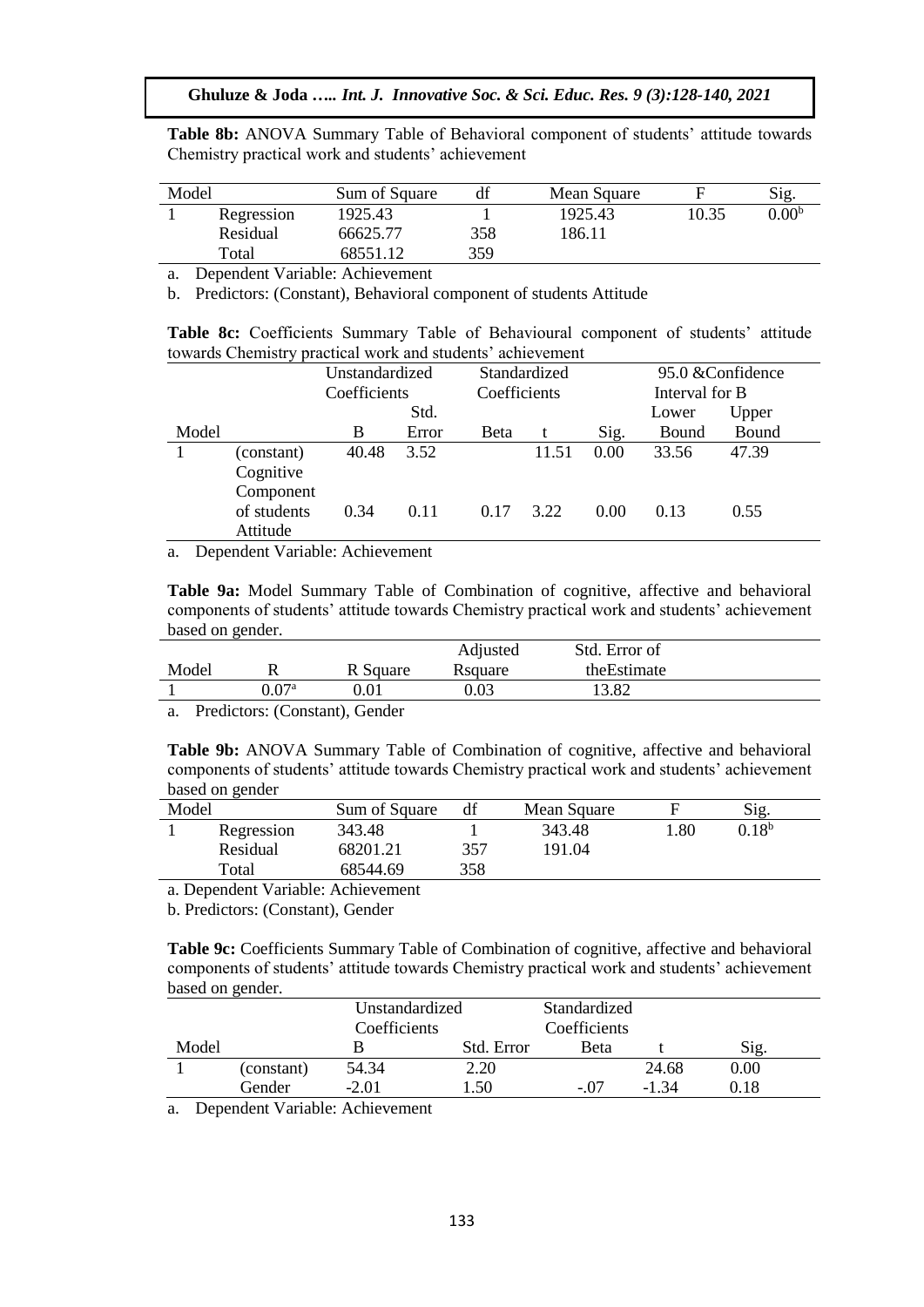**Table 10a:** Model Summary Table of Combination of cognitive, affective and behavioral components of students' attitude towards Chemistry practical work and students' achievement

|       |                         |          | Adjusted | Std. Error of |  |
|-------|-------------------------|----------|----------|---------------|--|
| Model |                         | R Square | R Square | theEstimate   |  |
|       | $\Omega$ $22a$<br>ے ۔ ا | 0.05     | $0.04\,$ | 13.54         |  |

a. Predictors: (Constant), Affective Component of Students Attitude, Cognitive Component of Students Attitude, Behavioral Component of Students Attitude

| Table 10b: ANOVA Summary Table of Combination of cognitive, affective and behavioral        |  |
|---------------------------------------------------------------------------------------------|--|
| components of students' attitude towards Chemistry practical work and students' achievement |  |

| Model |            | Sum of Square | df  | Mean Square |      | Sig.              |  |
|-------|------------|---------------|-----|-------------|------|-------------------|--|
|       | Regression | 3296.97       |     | 1098.99     | 5.99 | 0.00 <sup>b</sup> |  |
|       | Residual   | 65254.23      | 356 | 183.30      |      |                   |  |
|       | Total      | 68551.12      | 359 |             |      |                   |  |
|       |            |               |     |             |      |                   |  |

a. Dependent Variable: Achievement

b. Predictors: (Constant), Affective Component of Students Attitude, Cognitive Component of Students

Attitude, Behavioral Component of Students Attitude

**Table 10c:** Coefficients Summary Table of Combination of cognitive, affective and behavioral components of students' attitude towards Chemistry practical work and students' achievement

|                   | Unstandardized |              | Standardized |              |      | 95.0&Confidence |       |
|-------------------|----------------|--------------|--------------|--------------|------|-----------------|-------|
|                   |                | Coefficients |              | Coefficients |      | Interval for B  |       |
|                   |                | Std.         |              |              |      | Lower           | Upper |
| Model             | B              | Error        | <b>B</b> eta | t            | Sig. | Bound           | Bound |
| 1 (constant)      | 29.07          | 6.34         |              | 4.58         | 0.00 | 16.60           | 41.55 |
| Cognitive         |                |              |              |              |      |                 |       |
| Component         |                |              |              |              |      |                 |       |
| of students       | 0.10           | $0.170$ .    | 03           | 0.58         | 0.57 | $-.24$          | 0.44  |
| Attitude          |                |              |              |              |      |                 |       |
| <b>Behavioral</b> |                |              |              |              |      |                 |       |
| Component         |                |              |              |              |      |                 |       |
| of students       | 0.20           | 0.12         | 0.10         | 1.67         | 0.10 | $-.04$          | 0.44  |
| Attitude          |                |              |              |              |      |                 |       |
| Affective         |                |              |              |              |      |                 |       |
| Component         |                |              |              |              |      |                 |       |
| of students       | 0.36           | 0.14         | 0.14         | 2.56         | 0.01 | 0.08            | 0.64  |
| Attitude          |                |              |              |              |      |                 |       |

a. Dependent Variable: Achievement

### **Concept of Attitude**

A positive attitude may be congruent with higher achievement at secondary school (Osborne, Simon, & Collins, 2008); however, there is a paucity of data pertaining to the importance of attitude in secondary school majoring in Chemistry (Bauer, 2008; Xu and Lewis, 2011). Developing a positive attitude towards a subject may be an important component of the secondary school experience, and as educators, we may encourage students to have a positive attitude, yet the concept of an attitude towards the study of Chemistry is somewhat vague. According to Walker (2009), students have higher achievement with subject matter when they are in a good mood, enjoy what they are doing, and have a positive attitude.

Although there is a complex relation between attitude and achievement (Freedman, 2009; Steiner and Sullivan, 2004), the limited previous work on Chemistry majoring students has suggested that associations between both the cognitive and affective components of attitude, and academic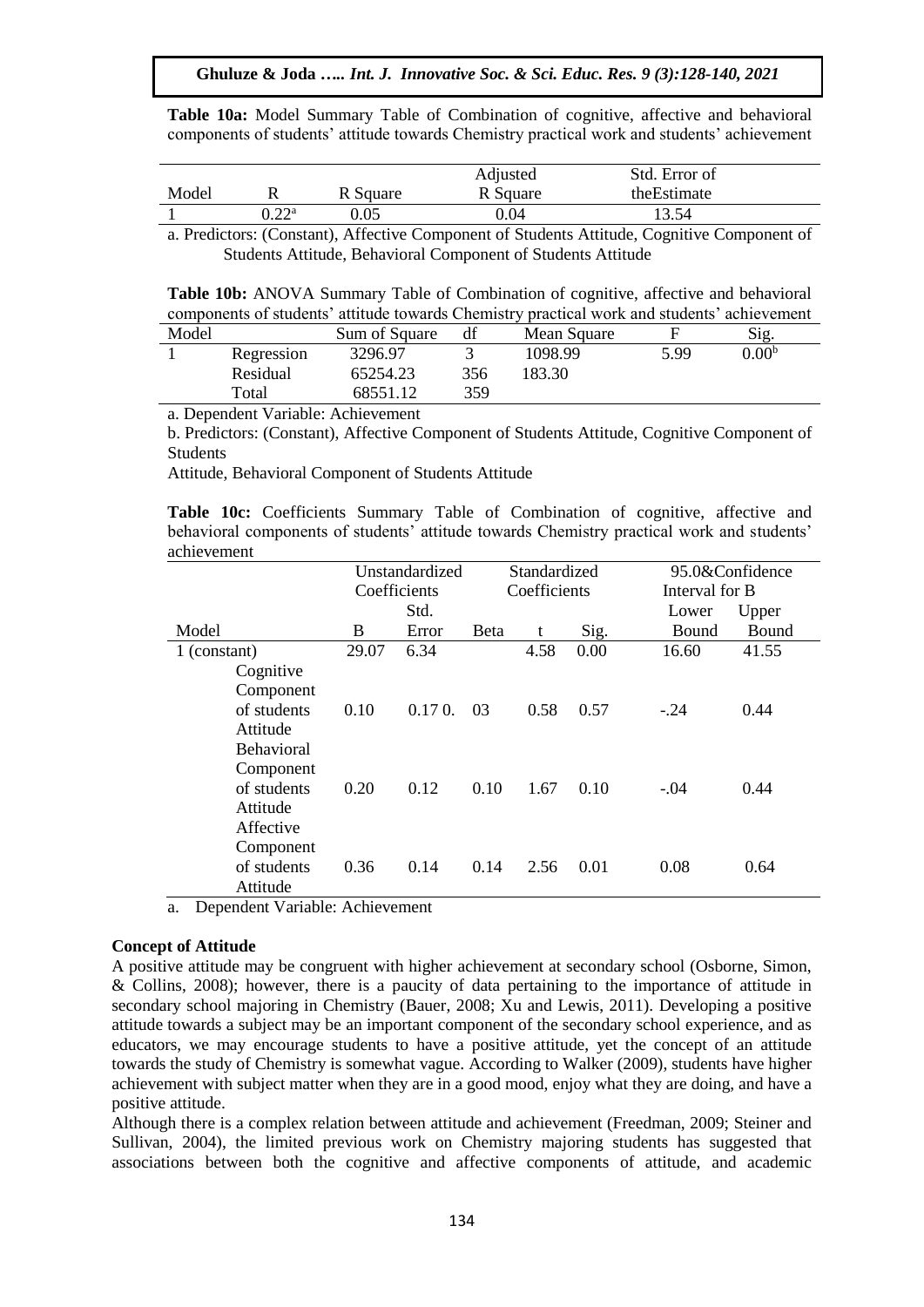performance were weak (Bauer, 2008). Xu and Lewis, (2011) reported correlations between achievement and both cognitive and affective components of attitude as 0.30 and 0.34, respectively.

#### **Concept of Academic Achievement**

Academic achievement of a student is the ability of the student to study and remember facts and being able to communicate his knowledge orally or in written form even under examination conditions. Secondary education plays a crucial role in laying the foundation for the further education of students. If a good foundation is laid at the secondary school level, students can better cope with the challenges of life and profession with great ease (Kpolovie, Joe, & Okoto, 2014). Academic success is one of the most widely used constructs in educational research and assessment and it's often wrongly confused with the term academic achievement. Based on the analysis and findings of York, Stephen, Sue, Bibhya, Lara, Mani, Shaneel, Romila, and Veena (2015), the academic success is inclusive of academic achievement, attainment of learning objectives, acquisition of desired skills and competencies, satisfaction, persistence, and career success. According to Sejcova (2009) an important factor contributing to good results of students in individual subjects is their attitude towards them. Pavelkova and Prochadzkova (in Sejcova 2009) indicate that an attitude towards a subject reflects a measure of popularity that, in turn, reflects a tendency to undertake actions required by the subject and the satisfaction gained from these actions.

### **Concept of Chemistry Laboratory**

Laboratories are of utmost importance in the teaching and learning of science subjects particularly Chemistry. A Chemistry Laboratory offers the environment and resources for teaching practical Chemistry skills which help students handle examination and other academic affairs. Chemistry has always had its practical side. It had to be so, because it is an experimental science. Laboratory is an essential facility for meaningful science teaching and learning. Facility is any material or object a teacher can use to facilitate his/her teaching and materials are very vital to science teaching and learning. Students should observe and experience science for learning to be meaningful, useful and permanent (Ango, 2008). Odutuyi (2015) determined the effects of laboratory learning environment on students' learning outcomes in senior secondary school Chemistry. Results also indicated that student cohesiveness dimension of laboratory learning environment has the most significant effect on the learners' attitude, closely followed by rule clarity.

Akinbobola (2007) suggested that the same space (building) is used for both lectures and practical work. A good science classroom welcomes all students and strives to enable all motivated students to be successful (Akinbobola, 2007). According to Akinbobola and Afolabi (2012), a productive laboratory environment is a student-centered classroom, which is interactive, comfortable, and collaborative learning is encouraged. The most appropriate enabling environment for effective teaching and learning of science is the science laboratory.

The full benefits of the laboratory method are not always realized in Nigeria either because the teachers do not employ the strategy or because material resources are not available for practical work (Nwona & Akogun, 2015).

#### **Cognitive Component of Attitude and Students' Academic Achievement**

Cognitive reflects an individual's beliefs and knowledge about the stimulus (Xu, Southam, & Lewis, 2012).Cognitive responses generate knowledge, awareness, thought, opinion, perception and beliefs in a consumer's mind. Germman (2008) reveals that science process skills, cognitive development, attitudes towards science, parental level of education and gender has positive correlation with science achievement, but gender has little or even no relationship with attitudes towards science.

Hassan and Harold (2009) reported that the cognitive characteristics of learners are extremely important to their overall wellbeing and are likely to have significant effects on their achievement in schools. The authors added that about seven factors have influence on individuals' achievement which is: Attitudes, Interest, Intelligence, Environment and Study habits.

# **Affective Component of Attitude and Students' Academic Achievement**

Affective reflects emotional responses through individual preferences to the stimulus, whereas the cognitive reflects an individual's beliefs and knowledge about the stimulus (Xu, Southam, and Lewis,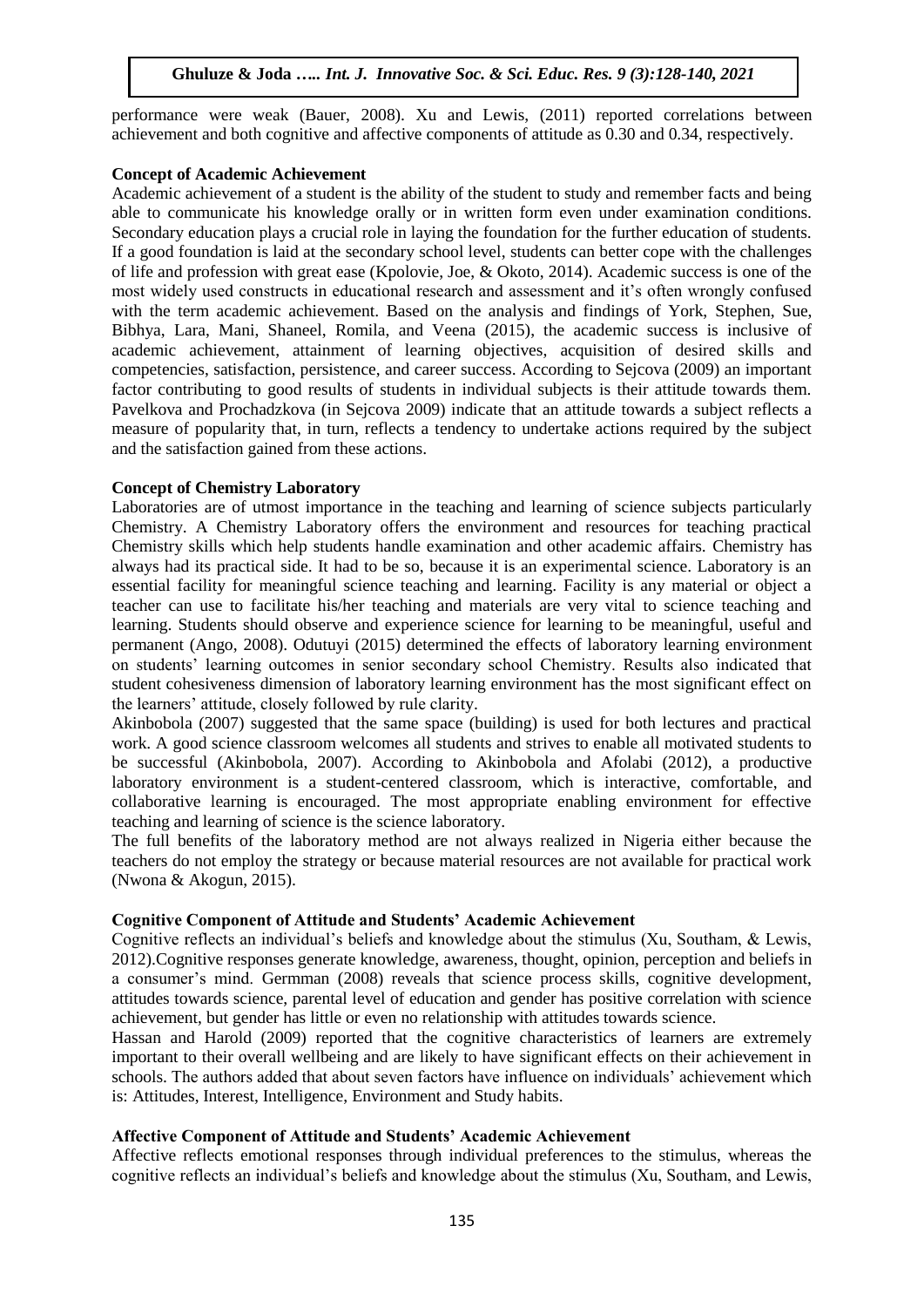2012).Affective aspects of consumer behaviuor according to (Aaker, 2008; Batra& Ray, 2006; Burk &Edell 2005), "affective" includes mental status exclusively characterized by experienced feelings, emotions and moods such as happiness, anger, depression, gladness and fear. Affective response is based on feelings towards a special stimulus related to cognitive effort (Anand, Morris & Stephens, 2007; Westbrook 2009) and the result of an affective judgment is typically a crucial determinant for daily consumption experiences (Anand et al. 2007), which brings consumers to use it to form a priority consumption experience on which they base their future purchasing decisions (Cowley, 2007).According to Colin (2010), the component of the attitude, affective and operational aspects, constitute a balanced system which helps to understand the stable nature of attitudes which may be favorable. Cognitive evaluation also refers to brand image (Keller 2007; Malhotra 2009). The cognitive brand attributes seem to have the most important influences on brand preferences (De Chernatony, 2007).

# **Behavioral Component of Attitude and Students' Academic Achievement**

This component of attitude deals with the students' individual action about the Chemistry practical work. Students by nature are curious; they need to be actively involved in the learning process in which they are continuously experimenting, testing, speculating and building their own personal construct and knowledge. It is only by personalizing such knowledge that it becomes valid, meaningful and useful to them. In Chemistry, students need to actively construct their own personal awareness and meaning (Usman, 2010). Usman (2016) remarked that the brain is not a passive consumer of information and to learn with understanding, a learner must actively construct the meaning of what to be learned. Chemistry is abstract in nature; its abstract nature brings about learning difficulty most especially in the mathematical aspect of Chemistry.

Glasson (2008) reveals that hands-on and teacher laboratory demonstrative methods did not have any significant differential effect on achievement. In other words, physical manipulation of laboratory equipment was not a factor in improving achievement, but student prior knowledge predicted about their performance significantly. Naiz and Robinson (2009) reveal that logical presentation of problems to learners by teachers and the intellectual capacity of students have the greatest influence on performance in science not more attitudes towards science.

Toh and Woolnough (2009) reveals that students provided with practical knowledge through instruction performed significantly better in overall achievement because the practical knowledge complements the instruction by providing necessary reinforcement. If students are not specially taught the practical skills they do not have the necessary skills to perform well.

# **Gender and Students' Academic Achievement in Chemistry Practical Work**

Gender has remained a burning issue and has also remained relevant in education because it has been linked to achievement and participation in certain professions (Sotonade, 2008). Certain cultures restrict particular gender to certain professions like: farming, engineering and trading (Erinosho, 1997; Olatoye & Afuwape, 2007). Therefore; using gender as moderating variables in an experimental study can yield useful practical information. However, there have been conflicting findings on how gender influences academic achievement. It seems the influence of gender varies according to school subjects (Olatoye & Afuwape, 2007). The author lamented that no significant difference between male and female achievement in science.

In Nigeria, Adeyemo (2010) showed that there is a significant sex difference in academic Achievement in science with male achieving higher than female. It seems therefore that the results in Nigeria favour male students. Thus, studies outside Nigeria supported the males' superiority in academic Achievement over female. However, Adeyemo (2010) was not in complete agreement with the males' trend in sex differences with regards to Achieving in science. The study also showed that the performance of students' in co-educational schools were better than those in single schools. He also found that female in single schools had better scores in Chemistry than male in single schools.

# **Laboratory Facilities and Students Academic Achievement in Chemistry Practical Work**

According to Akpan, (2015), Chemistry is a natural science which studies composition, structure, property and change of matter. Matter, from the chemical point of view, consists of the substances encountered in daily life in whatever phase such as solid, liquids, gaseous and plasma, as well as the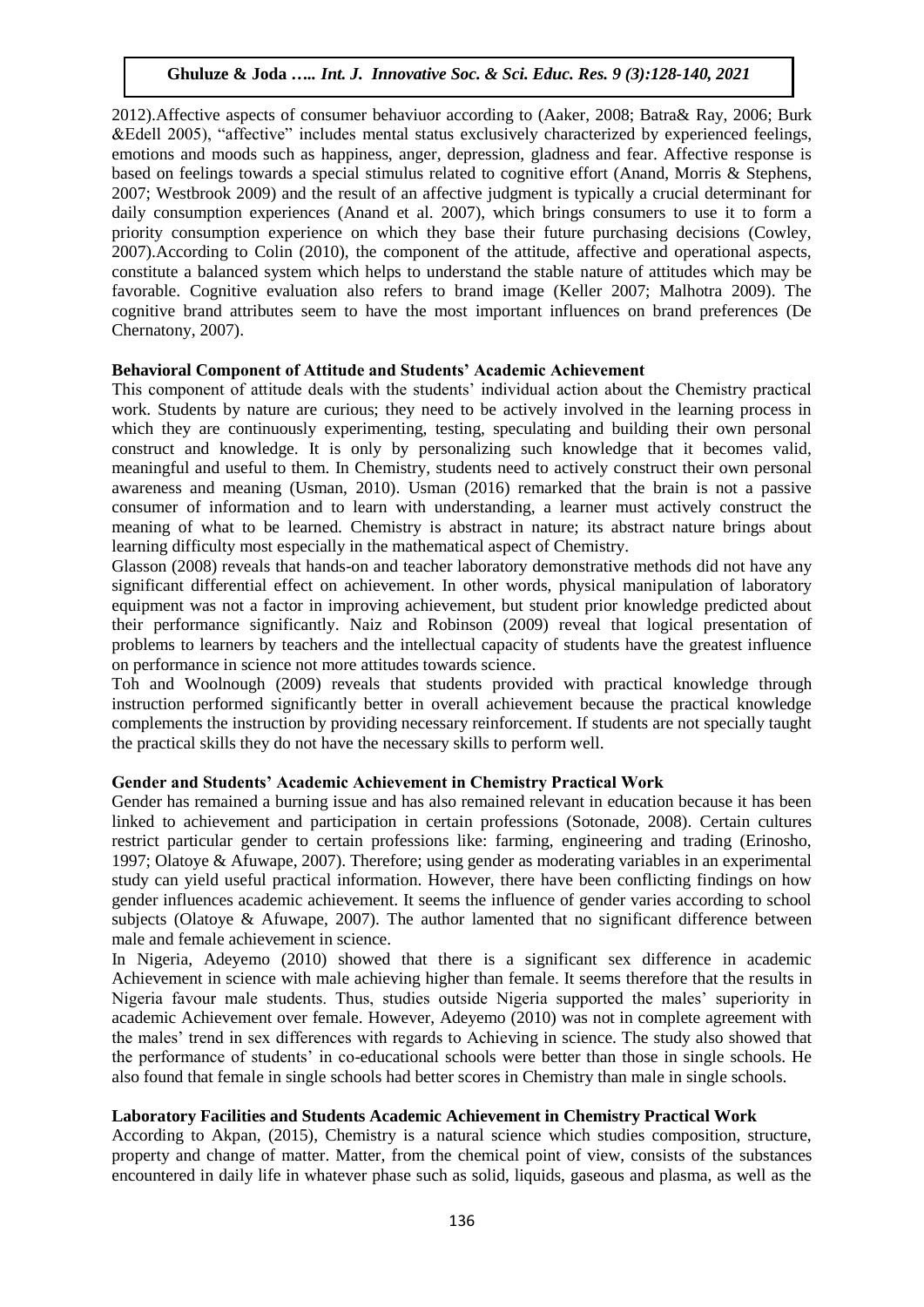atoms and molecules of which these substances are composed. Since much of Chemistry deals with atomic and molecular phenomena that cannot be observed in the secondary school classroom, analogies and models are only used for delivery of instruction. Within the context of science education, Chemistry has been identified as an important science subject and its importance in the scientific and technological development of any nation has been widely reported. Chemistry is a key subject in most careers in the education system. These include but not limited to; Medicine, Veterinary Medicine, Nursing, Engineering and Biotechnology among others; but Chemistry is also a key subject for the development of Science and Technology in any country.

Despite the prime position Chemistry occupies in our educational system and the efforts made by researchers to enhance students' performance in sciences and Chemistry in particular, are still low (Adesoji & Olatunbosun, 2008). Chemistry is a science subject and has been stipulated to be taught using activity (Ifeakor, 2008) in schools which teachers do not comply accordingly. Bandele (2013) noted that the importance of physical facilities cannot be relegated. Facilities like modern laboratories, libraries and classrooms are to be put in place in all our schools. As recommended by Alimi (2007). Akinfolarin (2008) identified facilities as a major factor contributing to academic performance in the schools system. These include classroom furniture, recreational equipment among others. Different studies conducted by Ayodele (2010) and Vandiver (2011) showed that a positive relationship exists between availability of facilities and students' academic performances.

### **Findings of the study**

Means that; cognitive, affective and behavioral components of students' attitude towards Chemistry practical work predicts' their academic achievement in Chemistry. Also agrees with Omiko (2015), Igwe (2007) and Eze (2006) they asserted that "we get involved in science teaching for three important aspects of human development. These are creative thinking, reflective thinking and critical thinking which is a behavioral component / aspect of attitude.

# **CONCLUSION**

Based on the finding of this study, it was concluded that: That there is significant positive relationship exists between the Chemistry laboratory materials and student's academic achievement in the subject. Chemistry laboratory practical work enhances and also improves student's performance in Chemistry subject and the laboratory materials were not available in most of the senior secondary schools in Borno State. The few Chemistry laboratory practical materials were not used in most of the senior secondary schools in Borno state. That there is significantly positive relationship exists between students' attitude towards Chemistry practical laboratory work and their academic achievement in Chemistry.That there is no significant relationship exists between genders on students' academic achievement in Chemistry. This means that attitude to Chemistry practical work is gender vies.

### **RECOMMENDATIONS**

Based on the findings of this study, the following recommendations were made:

- 1. Students' should consider Chemistry practical work as part of the course or subject to meet their needs/requirement to study Medicine, pharmacy, Chemical Engineering and the practical oriented Chemistry topics should be demonstrated in the laboratory using all the necessary equipment's and reagents, also; more time allocated on the time-table for Chemistry practical laboratory work.
- 2. Chemistry Laboratories in every Senior Secondary Schools should be equipped with modern equipment and other necessary teaching aids or instructional materials in Borno State and qualified Chemistry teachers (B. Sc. Chemistry Education) should be employed to teach Chemistry subject, they are qualified Chemistry teacher.

### **REFERENCES**

Aaker, D. A. (2008).Positioning Your Product. *Business Horizons, 27*, 56-62.

Adejo, L. O. (2015). Effects of inquiry method on academic performance of

- Chemistry students in senior secondary schools in Kaduna State, Nigeria. Unpublished M, Ed Thesis, Ahmadu Bello University Zaria.
- Adeyemi, T. O. (2010). A comparative study of students' academic performance in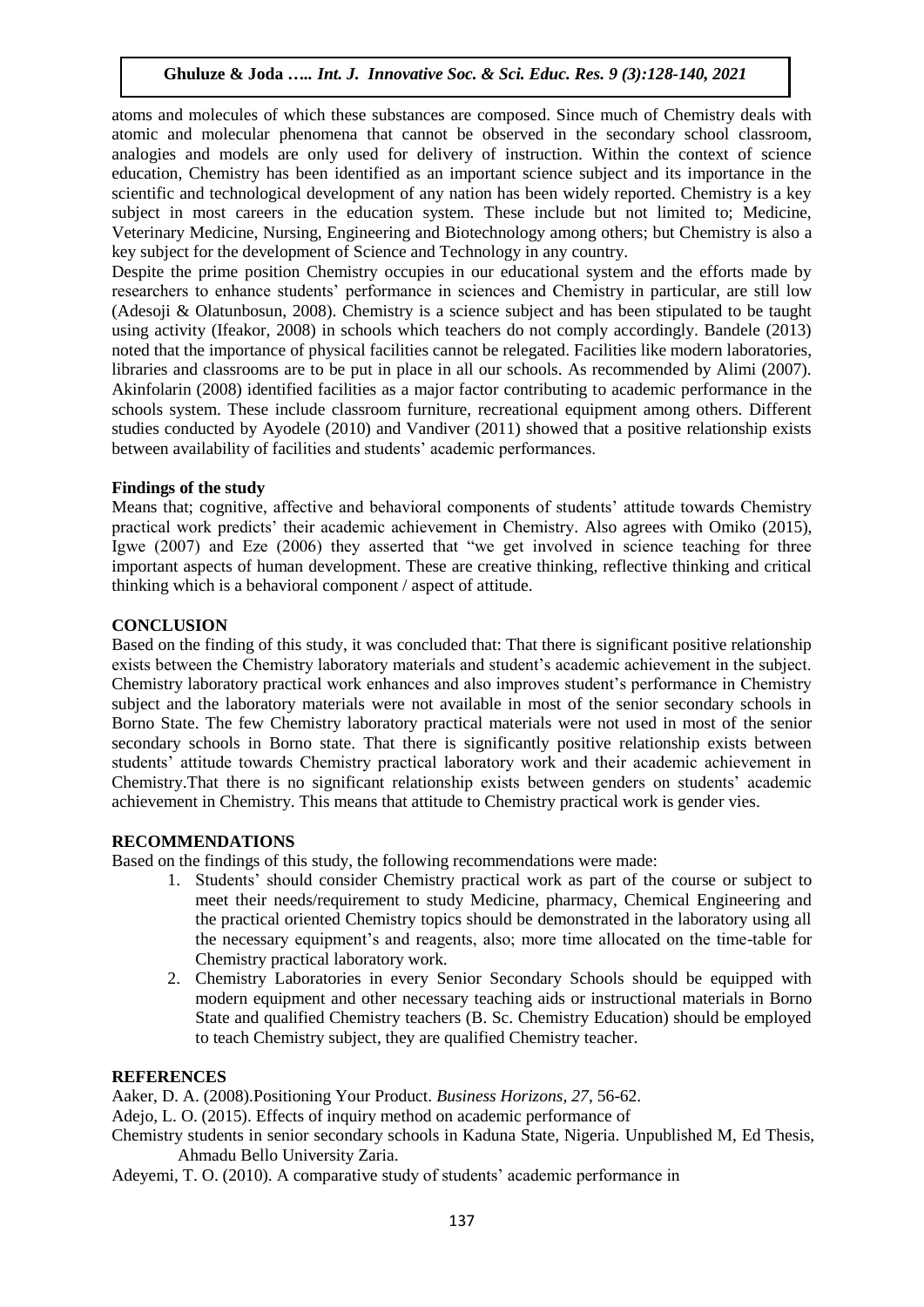- public examinations in secondary schools in Ondo and Ekiti States. *Nigeria Current research Journal of Economic Theory. 3(36-42).*
- Adesoji F. A. & Olatunbosun, S. (2008). Student, teacher, and school environmental factors as determinants of achievement in senior secondary school chemistry in Oyo state, Nigeria. Uluslararası SosyalAra\_tırmalar Dergisi. *The Journal of International Social Research, ½ p201-205.*
- Adodo, S. A. &Oyeniyi, J. D. (2013).Students variables as correlates of secondary school student Performance in Biology*. International Journal of Science and Research, 2 (7), 34- 42.*
- Akinbobola, A.O. &Afolabi, F. (2012). Creating and sustaining action learning in Physics classroom. *European Journal of Business and Social Sciences*, *1(2),11-24.*
- Akinbola, A. O. (2007). *Comparative effects of improvised and standard equipment on students' Achievement in senior secondary schools Physics*. In E.N. Etuk, I. M. Akinfolarin, C. A. (2008). Resource utilization in vocational and technical education in colleges of education in South-West Nigeria. Unpublished Ph.D. Thesis. University of Ado-Ekiti, Ado-Ekiti
- Akpan, B. B. (2015). Nigerian the future of Science Education. *Science Teachers Association of Nigeria (STAN)*. Ibadan, Nigeria: Oluseyi Press Limited.
- Akpan, E. U. U. (2009). Developing pedagogical skills in science education. In O. E Akpan (Ed.), *towards creative science teaching and learning in West African Schools.*(pp.88-113). Cape coast-Ghana: Catholic Mission Press.
- Alimi, O. S. (2007). Physical plant maintenance practices in the public secondary schools in Akoko Zonal Education Area of Ondo State. *Ife Journal of Educational Studies,13, (1):73-78.*
- Anand, P. H., Morris, B., & Stephens, D. (2007). The formation of affective judgments: The cognitive-affective model versus the independence hypothesis. *Journal of Consumer Research, 15*, 386–391.
- Ango, M. L. (2008). *Basic Science Laboratory.* Jos: Ehindero (Nigeria) ltd. Ariyo, O. A. (2007). School and student factors as determinants of students' Achievement in Physics at the senior secondary school in Oyo state, Nigeria. An unpublished Ph.D. Thesis, University of Ibadan, Ibadan.
- Asiyai, R. I. (2012). Assessing school facilities in public secondary schools in Delta State, Nigeria*. International Multidisciplinary Journal*, *6(2), 192-205.*
- Ayodele, J. B. (2010). School size, class size and teacher's quality as correlation of internal efficiency in primary school in Ondo State, Nigeria. Unpublished PhD. Thesis, University of Ibadan, Ibadan.
- Babatunde, A. M. (2015). Influence of class size, teacher variables and school location on academic performance among senior secondary school students' in Kaduna State, Nigeria. Unpublished M. Ed Thesis, Ahmadu Bello University, Zaria, Nigeria.
- Bagozzi, R. P. (2009). The self-regulation of attitudes, intentions and behavior. *Social Psychology Quarterly, 55*.
- Bandura, A. (1977). *Social learning theory.* New York: General Learning Press.
- Batra, R., & Ray, M. L. (2006). How Advertising Works at Contact. *Psychological Process and Advertising Effects.*In: Alwitt, L.F. and Mitchell, A. A. (Hrsg.), London: Lawrence Erlbaum Associates, 13-44.
- Bandele, S. O. (2013). The universal basic education in perspective, need for formative evaluation. *Nigeria Journal of Educational Research and Evaluation*, *1 (4), 54-56.*
- Bauer, C.F. (2008). Attitude towards chemistry: A semantic differential instrument for Assessing Curriculum impacts. *Journal of Chemical Education*, *85*(10), 1440-1445. doi:10.1021/ed085p1440
- Burk, M. C. &Edell, J. A. (2005). The impact of feelings on ad-based affect and cognition. *Journal of Marketing Research, 26*(1), 69-83.
- Colin, C. (2010). The scientific attitude and science education: A critical reappraisal. *Science Education, 66(1), 109-121.*
- Cowley, E. (2007). How enjoyable was it? Remembering an affective reaction to a previous consumption experience. *Journal of Consumer Research, 34*(4), 494-505.
- Daso, P. O. (2013). Science education reforms in Nigeria: Implication for science teachers. *Global Advanced Research Journal of Peace. Gender and Development Studies, 2(5), 86-90.*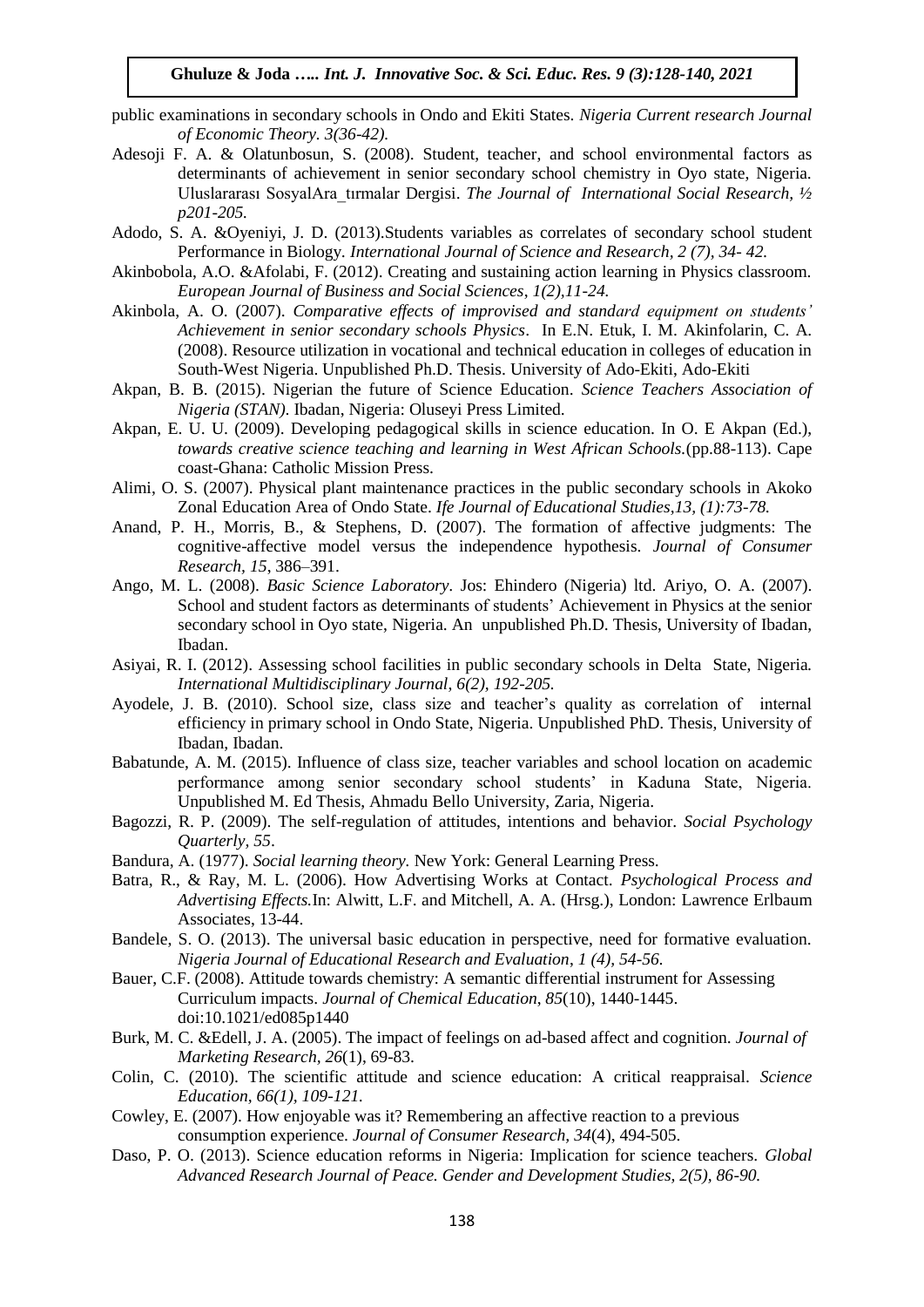- De Chernatony, L. (2007). Would a brand smell any sweeter by a corporate name? *Corporate Reputation review, 5*(2/3), 114-132.
- Erinosho, S. Y. (1997). Female participation in science: *An analysis of secondary school science curriculum materials in Nigeria*. A bridge research report No. 29.Nairobi academic of science. Publisher: Nairobi.
- Eze, C. U. (2006). Ensuring Effective utilization of the laboratory in science pedagogy: A challenge to science Education in the 21st century Nigeria. Ebonyi State University. *Journal of Education; 4(1),*84-88.
- Federal Ministry of Education (2009)*.*Senior secondary schools curriculum: *Biology for senior secondary schools.* Abuja-Nigeria: NERDC press.
- Federal Republic of Nigeria (2014).*National Policy on Education*.*(4th Edition)*. Lagos: NERDC Press.
- Fredricks, A. J., &Dossett, D. L. (2008). Attitude behavior relations: A comparison of The Fishbein, Ajzen and Bentler Speckart models. *Journal of Personality and Social Psychology, 45, 501- 512*.
- Freedman, M.P. (2009). Relationships among laboratory instruction, attitude toward science, and achievement in science knowledge. *Journal of Research in Science Teaching*, *34*(4), 343- 357.doi: 10.1002/(SICI)1098-2736(199704)34:4<343::AID-TEA5>3.0.CO;2-R
- Germman, P. J. (2008). Testing a mode of science process skills acquisition: An interaction with parents, education preferred, language, gender, science attitudes, cognitive development, academic ability and biological knowledge. *Journal of Research in Science Teaching, 31* (7), *749-783.*
- Glasson, G. E. (2008). The effects of hands-on and teacher demonstration laboratory method on science achievement in relation to reasoning ability and prior knowledge. *Journal of Research in Science Teaching, 26* (*2), 121-131.*
- Hassan, A. B. & Harold, O. C. (2009). Investigation into factors affecting achievement of secondary school students. *Journal of Research in Science Teaching, 12 (4), 275-261.*
- Ibe, F. (2014). Effects of gender and teaching methods on science process skills acquisition among science secondary school students. *Journal of Educational Foundation. 2(3), 13-34.*
- Ifeakor, A. C. (2008). The status of resources for effective teaching of Chemistry in Nigeria Secondary Schools.*Science Teachers Association of Nigeria (STAN)*, *2 (5), 205-209.*
- Igwe, I. O. (2007).*Principles of science and science teaching in Nigeria (An introduction).* Enugu: Jones Communication Publishers.
- Imogie, A. I. (2010). *A new paradigm for teacher preparation in the 21st century Nigeria.* A Paper Presentation at the Annual National Conference Organized by the Institute of Education, University of Nigeria, Nsukka.
- Keller, K. L. (2007). Brand synthesis: The multidimensionality of brand knowledge. *Journal of Consumer Research, 29*(4), 595-600.
- Kpolovie, P. J. Joe, A. I.&Okoto, T. (2014). Academic achievement prediction: Role of interest in learning and attitude towards school. *International Journal of Humanities Social Sciences and Education (IJHSSE)*, 1(11),73-100.
- Maikano, S. (2010). Effects of outdoor and indoor laboratory experiences on the academic Achievement and relation in econology among SS 2 Biology students' in Giwa education zone of Kaduna State. M. Ed. Thesis, Unpublished; Ahmadu Bello University, Zaria. Krejcie, R.V., & Morgan, D.W. (1970). Determining sample size for research activities. *Educational and Psychological Measurement, 30,607-610.*
- Malhotra, N. K. (2000). Attitude and affect: New frontier of research in the 21st century. *Journal of Business Research, 58*(4), 477-482.
- Naiz, M. & Robinson, W. R. (2009). Manipulation of logical structures of Chemistry problems and its effect on students' performance. *Journal of Research in Science Teaching, 29* (*3), 211-226.*
- NPC (2006).*National Population Census:* From
- [http://www.citypopulation.de/php/nigeriaa](http://www.citypopulation.de/php/nigeria)dmin.php?adm1id =NGA011.
- Nwona, H. A & Akogun N.A (2015). Breaking gender barrier in science, technology and mathematics education*. Nigeria Journal of Research in Education, 1(1), 98-108.*